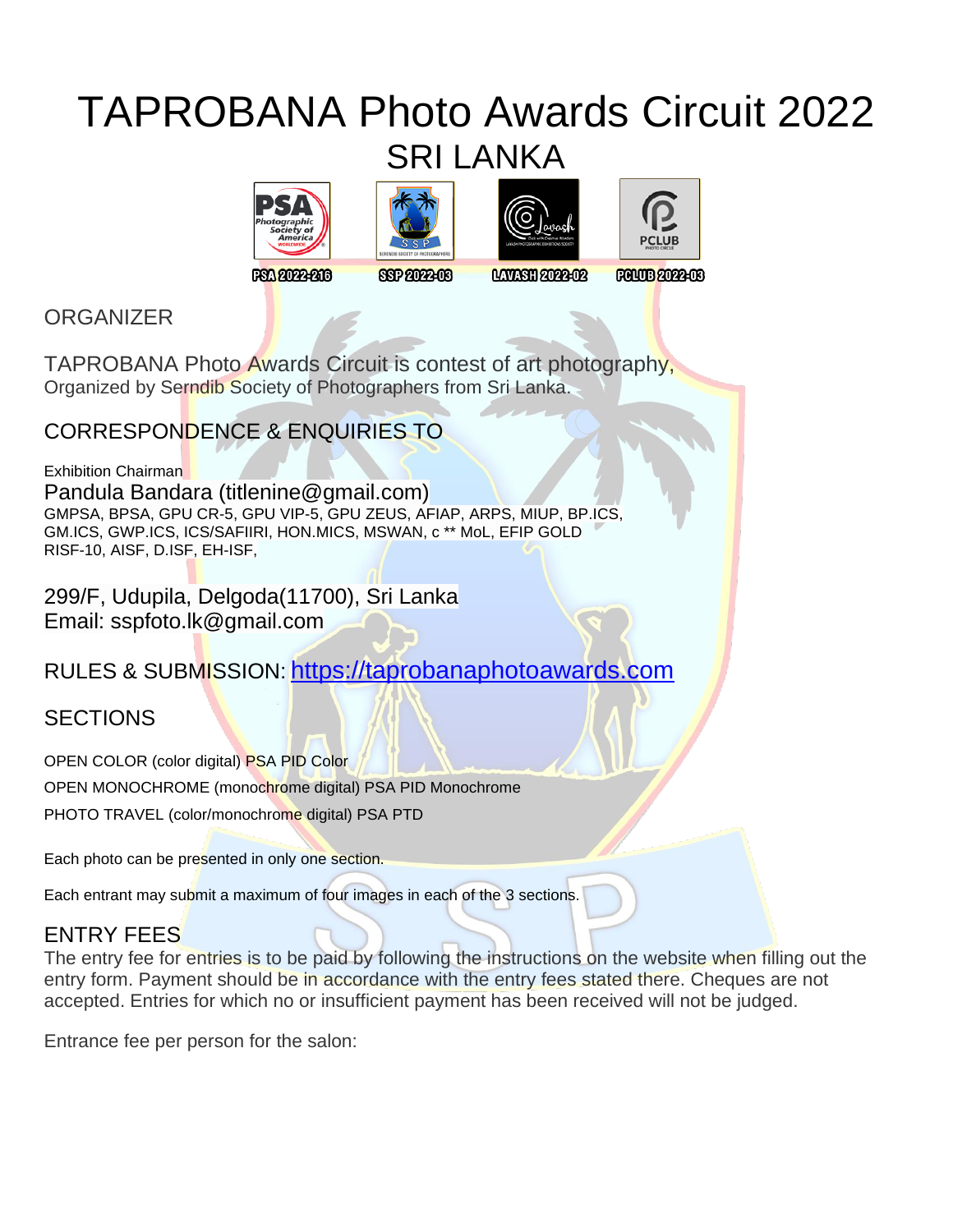| <b>IFEES</b>                      | Any amount of sections   |
|-----------------------------------|--------------------------|
| Structure                         | 3 Sections               |
| <b>Entry Fee</b>                  | <b>USD 25 / LKR 5250</b> |
| Group Discount (Min. 10 Entrants) | <b>USD 22 / LKR 4650</b> |

We accept payment in any currency, though during payment, PayPal would convert your currency to the above stated USD fees at its daily exchange rate.

Fees are the same for Foreign and Local (Srilankan) entrants.

Possible ways of payment:

- PayPal transfer to anjunband@gmail.com (Preferred method)
- Pandula Bandara, Sampath Bank, A/C 120254239823 (Only Srilankan Residents, and need to submit the payment slip via email : sspfoto.lk@gmail.com )

# NON PAYMENT OF FEES Entries for which no fee or part payments is received will not be judged.

| <b>CALENDAR</b>            |                 |  |
|----------------------------|-----------------|--|
| <b>Closing Date</b>        | - 27 March 2022 |  |
| <b>Start Judging Date</b>  | - 08 April 2022 |  |
| End Judging Date           | - 17 April 2022 |  |
| Notification               | - 01 May 2022   |  |
| On-Line Gallery            | - 16 June 2022  |  |
| <b>Submit EDAS Reports</b> | - 17 May 2022   |  |
| Catalog Publish            | - 03 July 2022  |  |
| (Online)                   |                 |  |
| <b>Awards Sending</b>      | - 03 July 2022  |  |
| <b>JURY</b>                |                 |  |

# **SSP Salon**

| Sections      | Name                                 |
|---------------|--------------------------------------|
| PIDC / PIDM / |                                      |
| <b>PTD</b>    | Nan Carder, FPSA, GMPSA, EFIAP (USA) |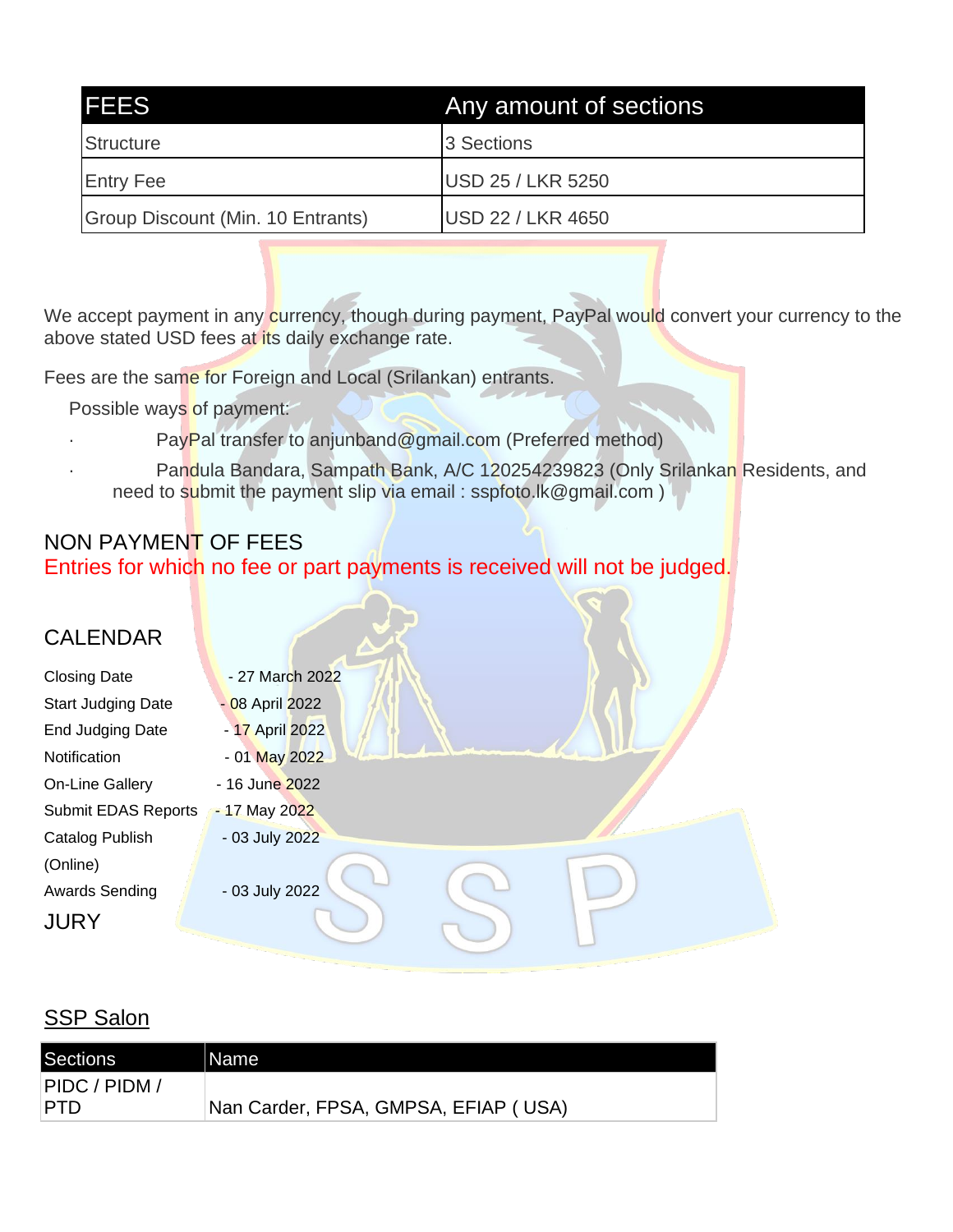| PIDC / PIDM /<br>∣PTD. | Larry Cowles, HonPSA, GMPSA/P, EFIAP/d2 (USA) |
|------------------------|-----------------------------------------------|
| PIDC / PIDM /<br>IPTD. | Susan Cowles, FPSA, GMPSA, EFIAP (USA)        |

## Lavash Salon

| Sections                    | Name                                                                          |
|-----------------------------|-------------------------------------------------------------------------------|
| PIDC / PIDM /<br><b>PTD</b> | Dr. Vickum Senanayaka QPSA, EFIAP, FNAPS, GAPU,<br>LPSS, Hon.FSAP (Sri Lanka) |
| PIDC / PIDM /<br><b>PTD</b> | Joseph Tam, GMPSA, GPSA, EFIAP/d1 (Australia)                                 |
| PIDC / PIDM /<br><b>PTD</b> | Lewis Choi, GMPSA/B, EFIAP/s, ESFIAP (Hong Kong)                              |

# PClub Salon

| Sections                    | Name                                                |
|-----------------------------|-----------------------------------------------------|
| PIDC / PIDM /<br><b>PTD</b> | Jenn Koh Yeok Kian MPSA, MVPSA, GWP.ICS (Malaysia)  |
| PIDC / PIDM /<br><b>PTD</b> | Ashane Marasinghe EFIAP, GPU CR 2, cMol (Sri Lanka) |
| PIDC / PIDM /<br><b>PTD</b> | Sohel Parvez Haque EPSA (Bangladesh)                |
|                             |                                                     |

Above Judges will be scoring sections accordingly.

It will be Online Judging (REMOTE) and the Salon Chairman will be responsible for all setups. Individual monitors will not be smaller than 23 inches (58 cm)

### AWARDS Each Salon

| <b>ICOLOR</b>       | <b>IMONO</b>     | ITRAVEL             |
|---------------------|------------------|---------------------|
| <b>IPSA GOLD</b>    | <b>IPSA GOLD</b> | <b>PSA GOLD</b>     |
| <b>SSP GOLD</b>     | <b>ISSP GOLD</b> | <b>ISSP GOLD</b>    |
| <b>ILAVASH GOLD</b> | LAVASH GOLD      | <b>ILAVASH GOLD</b> |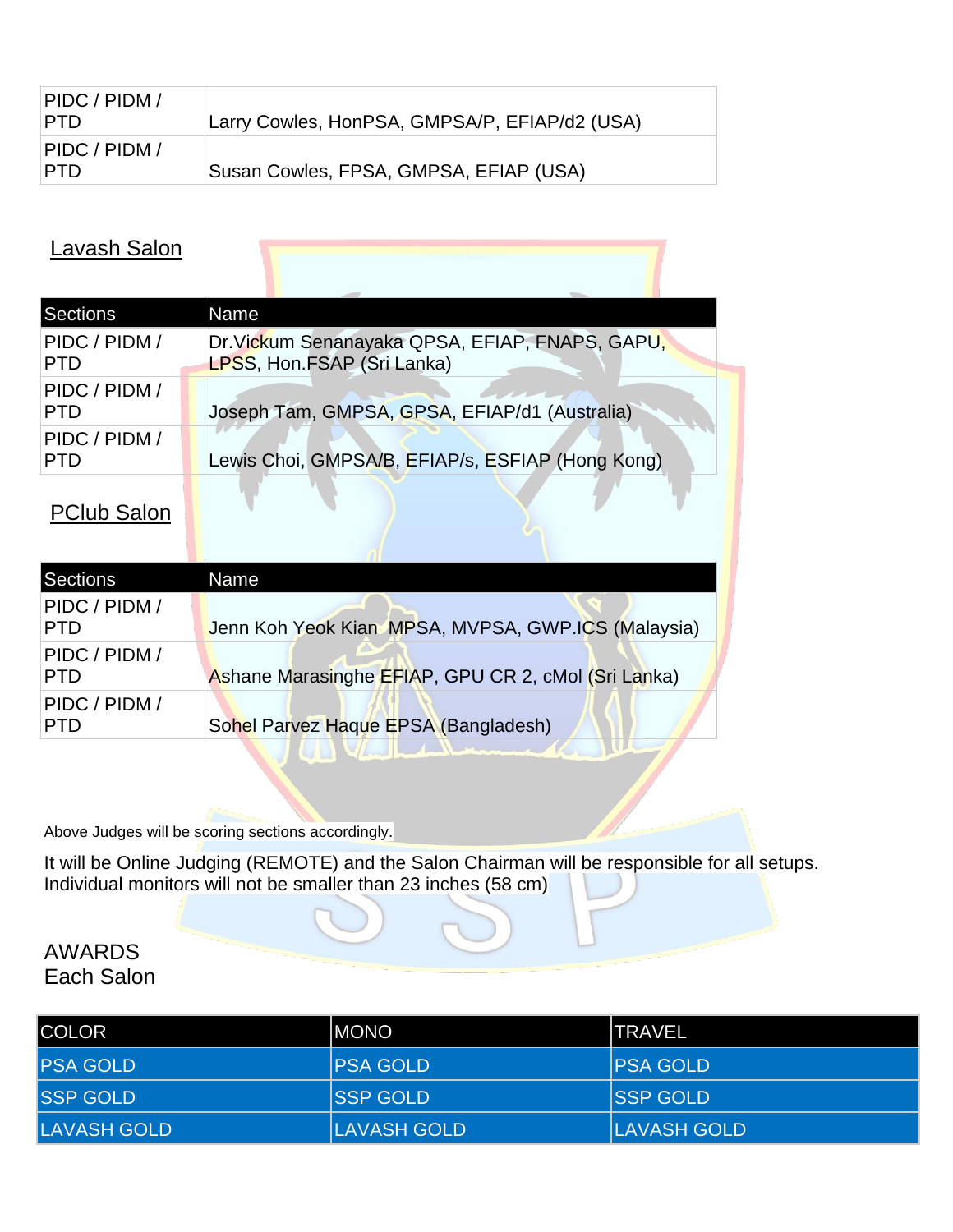| <b>PCLUB GOLD</b>                 | <b>PCLUB GOLD</b>                 | <b>PCLUB GOLD</b>                 |
|-----------------------------------|-----------------------------------|-----------------------------------|
| <b>5X SSP MERIT</b>               | <b>5X SSP MERIT</b>               | <b>5X SSP MERIT</b>               |
| <b>5X LAVASH MERIT</b>            | <b>5X LAVASH MERIT</b>            | <b>5X LAVASH MERIT</b>            |
| <b>5X PCLUB MERIT</b>             | <b>5X PCLUB MERIT</b>             | <b>5X PCLUB MERIT</b>             |
| <b>2X CHAIRMEN CHOICE</b>         | <b>2X CHAIRMEN CHOICE</b>         | <b>2X CHAIRMEN CHOICE</b>         |
| <b>3X JUDGES</b><br><b>CHOICE</b> | <b>3X JUDGES</b><br><b>CHOICE</b> | <b>3X JUDGES</b><br><b>CHOICE</b> |

*SSP Merit, Lavash Merit, Pclub Merit, Chairman Choice & Judges Choice All E-Certificates will be send via email in pdf format*

The exhibition will not post out copies of these e-certificates

SPECIAL AWARDS: Circuit Best Entrant Award Circuit Best Club Trophy (Min 10 Entrant)

Total Awards

216+

CATALOG

PDF downloadable from web site by exhibitors

# RULES & SUBMISSION [https://taprobanaphotoawards.com](https://taprobanaphotoawards.com/)

Image Size: No more than 1920 pixels horizontal by no more than 1080 pixels vertical side, DPI is 300 and Maximum 2 MB, JPEG, RGB.

Any border added to images in a reality division (PTD) must be a single border of white or grey, no greater than 3-5 pixels in width

Please check all image sizes before submission; images with sizes larger than specified will be rejected by the entry form and will inform you to resubmit.

CATALOGUE: Online PDF Catalog (Downloadable from Website)

### Online Gallery

Online Gallery, showing the winning and all accepted images from - 16 June 2022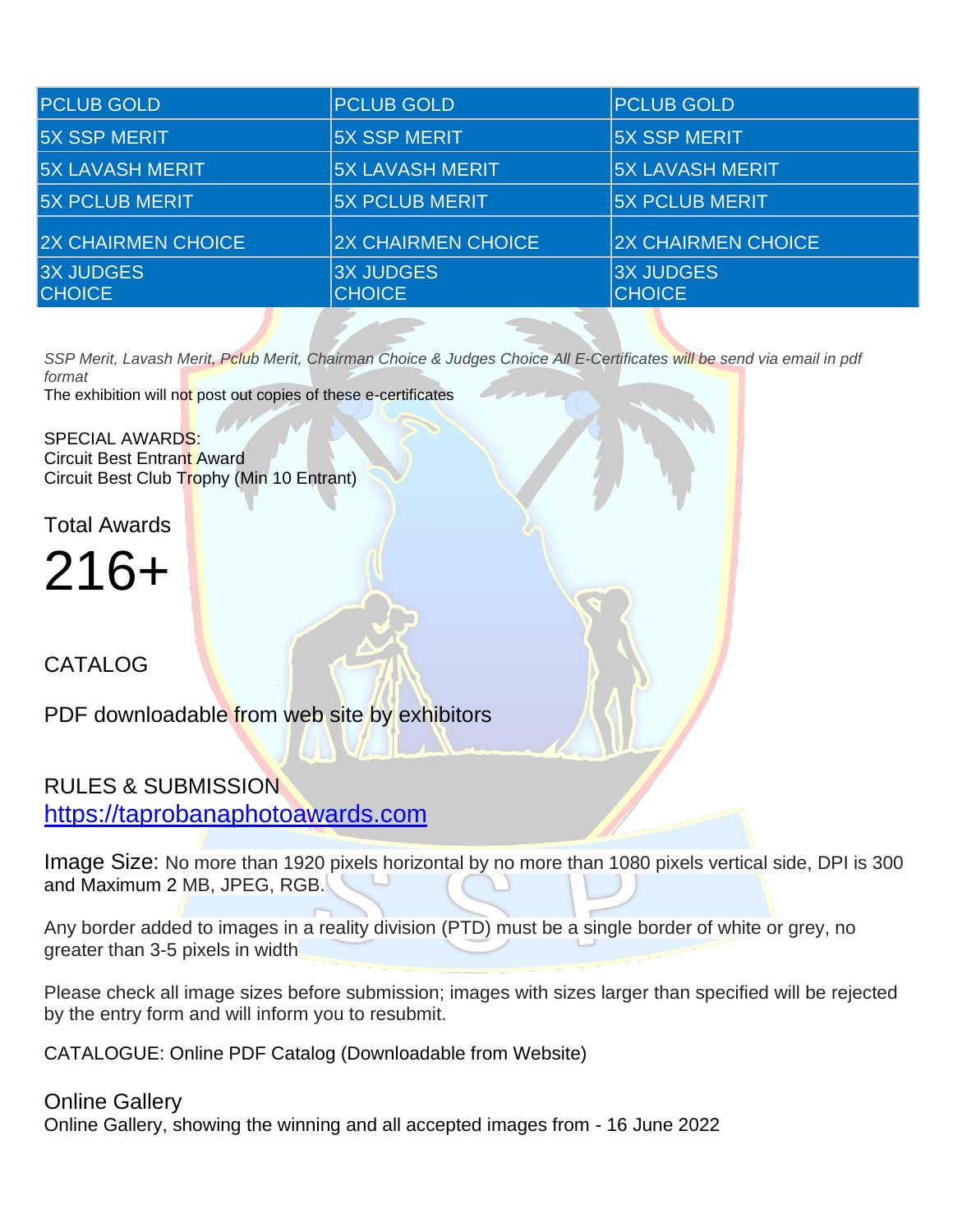### RULES FROM ORGANIZER

### Disqualification Norms:

A) Barred entrants from PSA will not be allowed in this exhibition.

B) Monochrome images may not be entered in PID Color sections.

C) Color images may not be entered in PID Monochrome sections.

D) Images which do not adhere to a section's definition shall be liable to disqualification.

E) Any border added to images in a reality division (PTD) must be a single border of white or grey, no greater than 3-5 pixels in width

### GENERAL CONDITIONS

IMAGE AND ENTRY REQUIREMENTS This exhibition is open to anyone; however, an entry may be rejected when the Sponsor or the Exhibition Organizers, in their reasonable discretion, believes the entry does not conform to exhibition rules and these Conditions of Entry. Membership in any photographic organization is not required.

Sanctions: Entries will not be accepted from any entrant who is currently sanctioned by PSA.

#### PSA Star Ratings

To receive proper Star ratings credit from PSA, entrants must provide their names and country exactly the same in each exhibition. Aliases are not permitted. Please contact PSA in the event of name changes or relocating to another country. Using one's name differently in different exhibition exposes the entrant to the risk that many of their acceptances may not be recognized by PSA Star Ratings

#### Image Creation

Entries must originate as photographs (image-captures of objects via light sensitivity) made by the entrant on photographic emulsion or acquired digitally. .

#### Certification:

By virtue of submitting an image, the entrant certifies the work as his or her own (.Images may not incorporate elements produced by anyone else (for example: clip art, images or art by others downloaded from the Internet). Aliases are not allowed. The entrant permits the sponsors to reproduce all or part of the entered material free of charge for publication and/or display in media related to the exhibition. This may include low resolution posting on a website. Note: Entrants who indicate that their images may not be reproduced or used "will not be eligible for awards" or inclusion in audio-visuals of the exhibition "and could be subject to disqualification" by the exhibition sponsors. The exhibition assumes no liability of any misuse of copyright

Alteration and Computer Generation Subject to Divisional restrictions (particularly Nature, Photo Travel, and Photojournalism) images may be altered, either electronically or otherwise, by the maker. Adjustments to enhance images or creatively modify images are allowed providing the underlying photograph is retained in a way that is obvious to the viewer. Images may not be constructed entirely with a computer, and must be the sole work of the author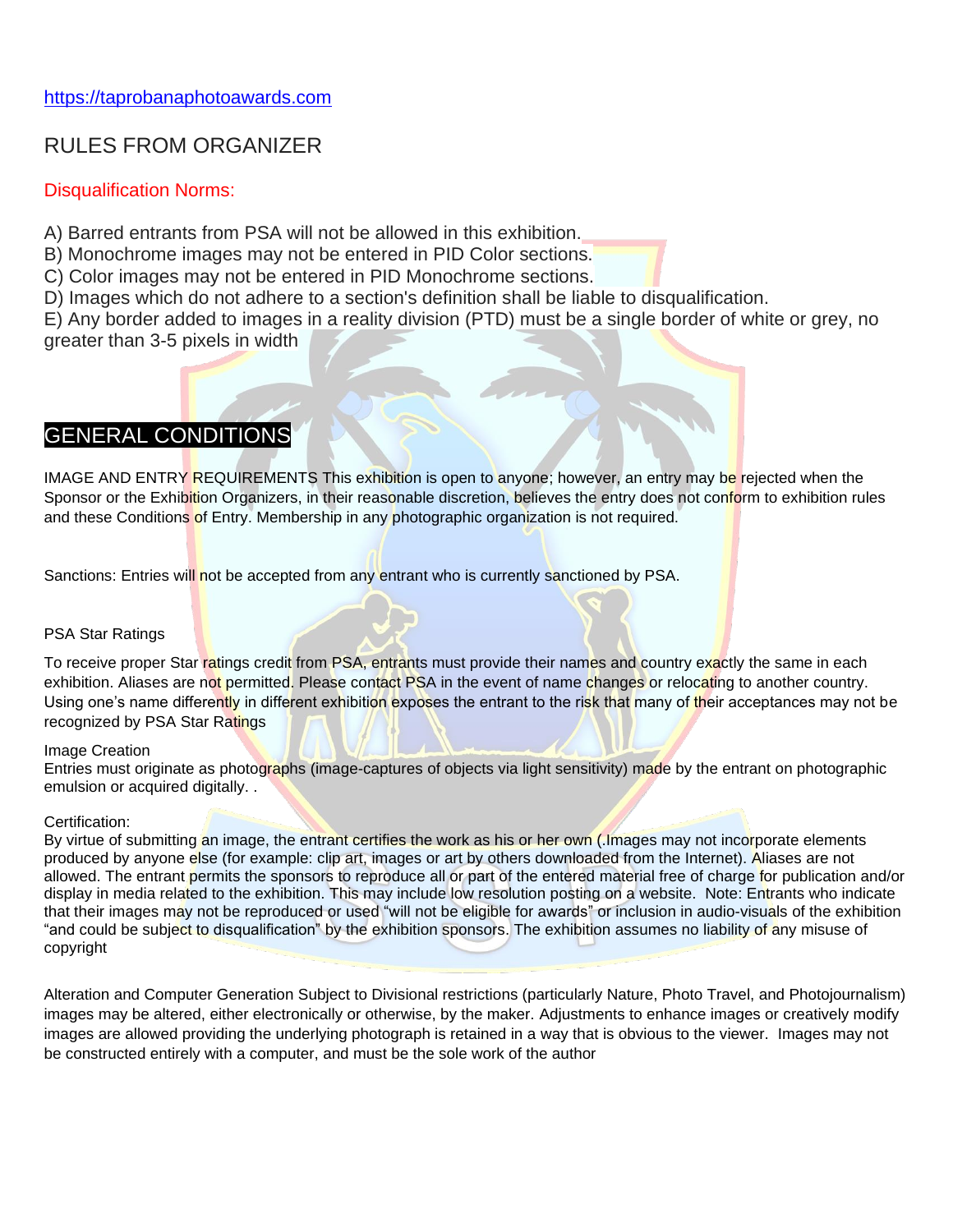Re-use of accepted images: Once an image has been accepted in this exhibition it may not be entered again in any future instances of this exhibition. It may, of course, be entered in any other PSA/FIAP recognised exhibitions but must always have the same title.

Entry: An Entry consists of, up to and including, four (4) images entered by a single entrant into the same Section. An entrant may only enter a specific Section once.

#### Titles:

Each image must have a unique title that is a description of the image. That unique title must be used for entry of that image or of an identical Image into any and all PSA-Recognized exhibitions. Titles must be 35 characters or fewer. No titles may be visible to the judges, and nothing in the image may identify the maker. Titles may not include file extensions such as .jpg or .jpeg (or any other camera capture filenames such as IMG 471). Titles may not consist of personal identifiers possibly augmented by a number; or include words such as "untitled" or "no title". Titles may not consist solely of numbers unless those numbers are prominently contained within the image, such as a contestant number in a race.

#### Color and Monochrome:

Color and Monochrome images from the same capture that share substantial pictorial content in common will be considered the same image and must be given the same title.

The Exhibition will be conducted in accordance with the rules of the PSA and FIAP

An entrant's images will not be presented to the judges consecutively. An entrant's four images will be distributed throughout four rounds of judging in that section. Distribution of images will be in the same round order as submitted by the entrant.

An image may be entered in only one section.

### JUDGING METHOD

- 1. Remote on-line judging
- 2. Judges will use color-calibrated monitors
- 3. All judges will be using equipment capable for displaying images at 100%
- 4. Target acceptances range 29-35%

# DATA PROTECTION

By entering this exhibition, you are explicitly consenting to the personal details you have supplied, including email addresses, being held, processed and used by the exhibition organizers for purposes associated with this exhibition. You also explicitly consent to such information being sent to organizations that have accorded official recognition, patronage or accreditation to this exhibition. You acknowledge and accept that entering this exhibition means that the status and results of your entry may be made public.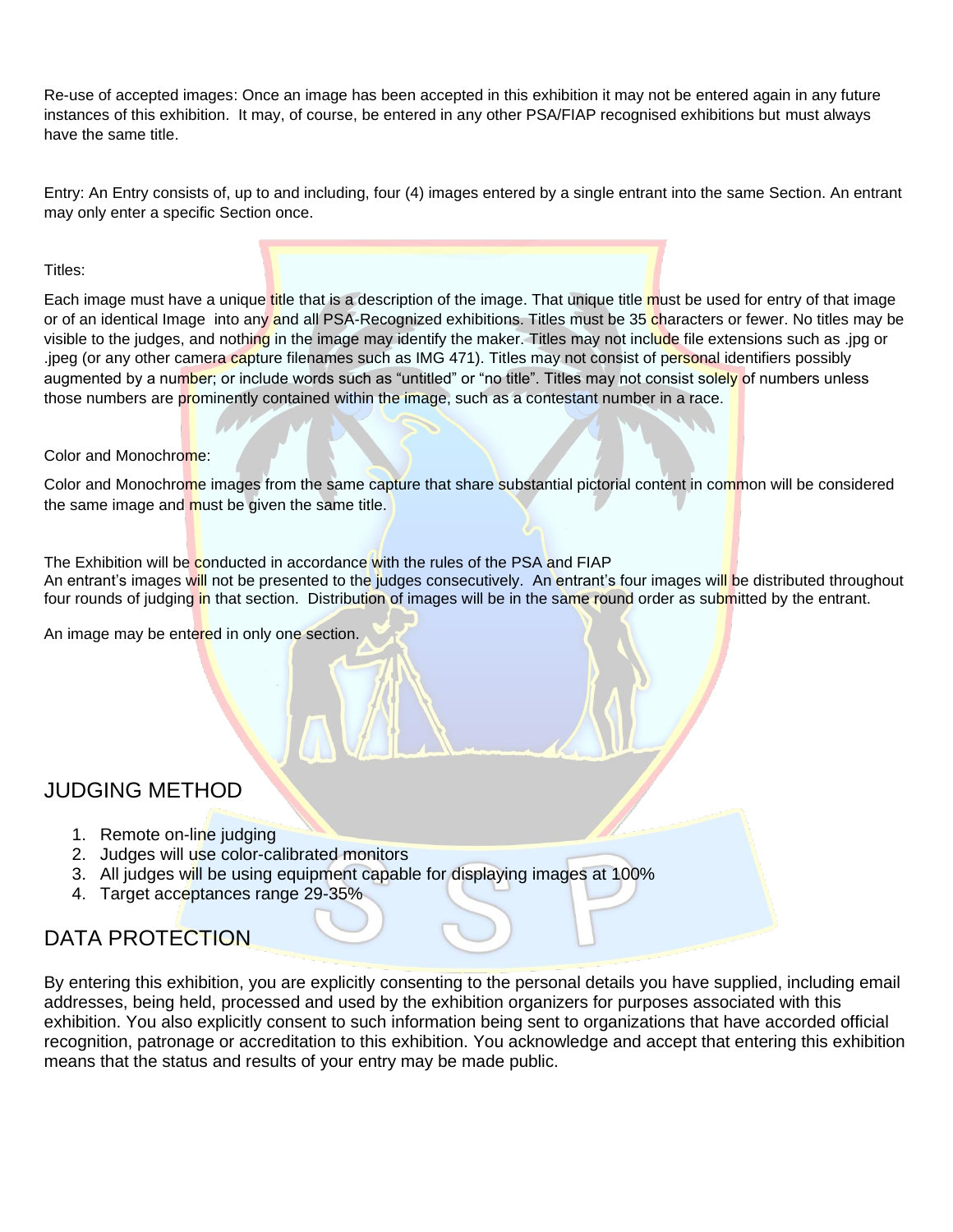# SUBJECT MATTER AND SECTION DEFINITIONS

#### Statement on Subject Matter applicable to all sections

The fundamental rule that must be observed at all times and applies to all sections offered in exhibitions with FIAP patronage or PSA recognition is that the welfare of living creatures is more important than any photograph. This means that practices such as baiting of subjects with a living creature and removal of birds from nests, for the purpose of obtaining a photograph, are highly unethical, and such photographs are not allowed in any exhibition with FIAP patronage or PSA recognition. Under no circumstances may a living creature be placed in a situation where it will be killed, injured or stressed for the purpose of obtaining a photograph. This rule applies regardless of whether or not the creature being killed, injured or stressed is visible in the captured image.

There are also concerns about the use of aerial photography, drones, helicopters, low flying aircraft. These should not cause any interference with other individuals or animals which causes a disturbance in their normal activity or disrupt the way any individuals or animals interact with their environment.

Entry in this exhibition is conditional on accepting these policies. The content of images must comply with these General Conditions and with the Division and Section definitions listed in these conditions. Images that - in the sole opinion of the judges or the Exhibition Organizers - do not comply, will be disqualified so the entrant may be aware of the problem when considering entry into other exhibitions with FIAP patronage/PSA recognition.

Further details on the PSA's drone policy may be found at [https://psa-photo.org/index.php?psa-policies#drone](https://psa-photo.org/index.php?psa-policies%23drone)

### PSA Monochrome Definition

An image is considered to be Monochrome only if it gives the impression of having no color (i.e. contains only shades of grey which can include pure black and pure white) OR it gives the impression of being a greyscale image that has been toned in one color across the entire image. (For example by Sepia, red, gold, etc.) A greyscale or multi-colored image modified or giving the impression of having been modified by partial toning, multi-toning or by the inclusion of spot coloring does not meet the definition of monochrome and shall be classified as a Color Work

Greyscale Monochrome images may be entered for Nature, Photojournalism and Photo Travel but toned images are not permitted for these sections.

### **PSA Photo Travel Definition**

A Photo Travel image expresses the characteristic features or culture of a land as they are found naturally. There are no geographical limitations. Images from events or activities arranged specifically for photography, or of subjects directed or hired for photography are not permitted. Close up pictures of people or objects must include features that provide information about the location.

Techniques that add, relocate, replace or remove any element of the original image, except by cropping, are not permitted. The only allowable adjustments are removal of dust or digital noise, restoration of the appearance of the original scene, and complete conversion to greyscale monochrome. Other derivations, including infrared, are not permitted. All images must look natural.

Attention is drawn to the PSA Statement on Subject Matter which applies to all sections

Vignettes and Borders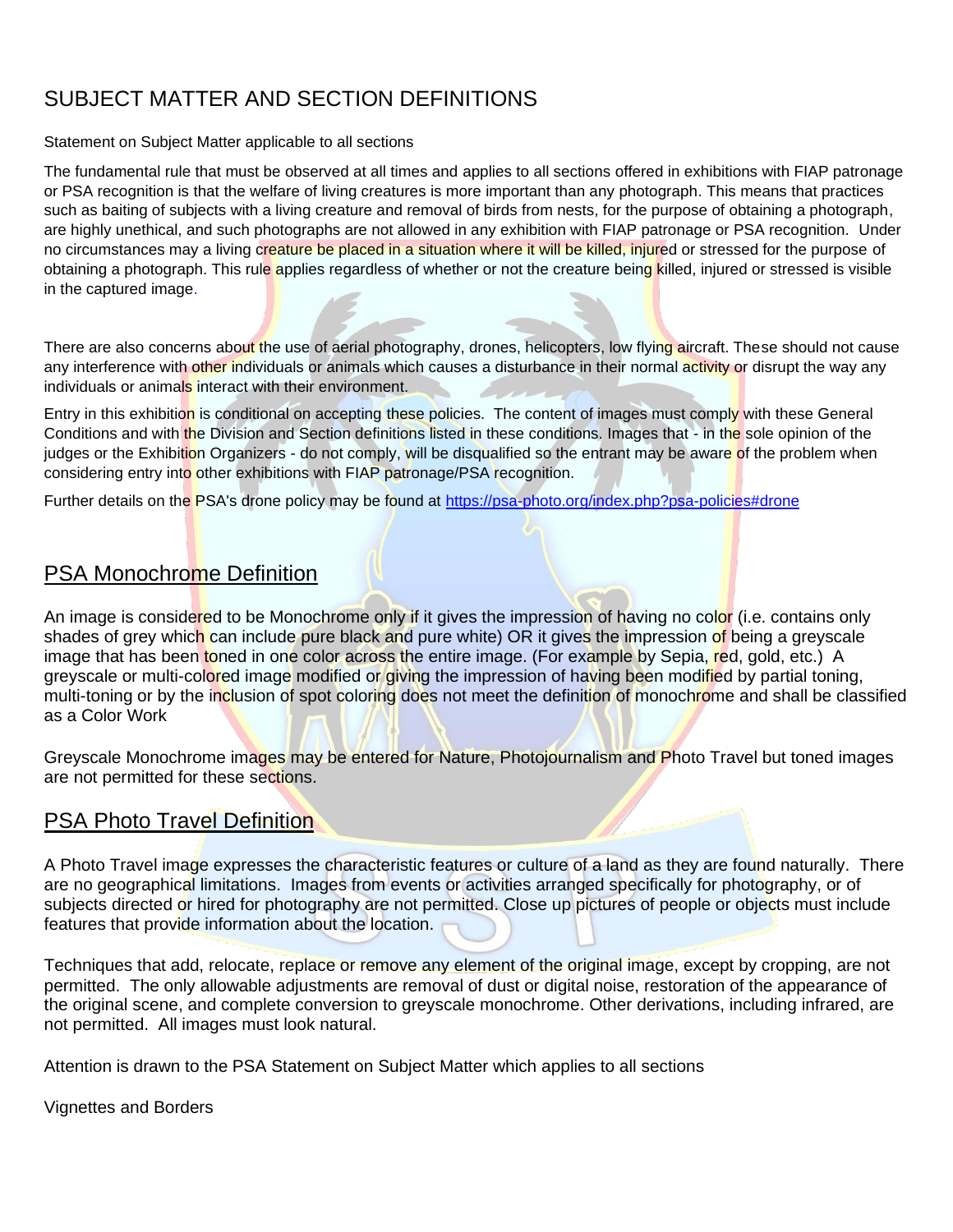For the purpose of this exhibition vignettes are not allowed in Photo Travel Digital images. Any border added must be a single border of white or grey, no greater than 3 -5 pixels in width.

### Breaches of Rules

PSA

If, at any time, it is determined in the reasonable discretion of the exhibition organizer or the judges before, during, or after the judging of an exhibition that an entrant has submitted entries where one or more images may fail to comply with these Conditions of Entry, including the stated definitions, the exhibition organizers reserve the right to delete the entry from the exhibition and void any or all acceptances or awards in connection with the exhibition. Fees may be forfeited or refunded in these circumstances. The entrant acknowledges that the decision of the exhibition organizers or the judges is final

In order to ensure that images comply with the Conditions of Entry and definitions, the exhibition organizers may carry out reasonable measures to verify that:

a) the images are the original work of the entrant and

b) the images comply with the rules and definitions as set out in these Conditions of Entry

These steps include, but are not limited to, questioning any entrant, requiring the submission of RAW files or other digital files representing the original capture of the submitted image(s), confronting the entrant with evidence that one or more submitted images fails to comply with the Conditions of Entry (also known as Entry Rules), and offering the entrant a reasonable opportunity to provide counter evidence to refute the exhibition organizer's evidence by a set deadline. Such entries that are not cleared or are still questionable after the entrant has presented evidence may be considered in breach of these Conditions of Entry, and declined. Such entries may be referred to PSA for further investigation of possible ethics violations

PSA retains the right to investigate in any way all complaints/suspicions of breaches of entry conditions, impose sanctions if deemed necessary, void the acceptances of any image found to violate the PSA rules, include the entrant's name on the list of sanctions provided to Exhibitions, and share such investigations with FIAP. Entrants automatically agree to these terms by the act of entering the Exhibition and agree to cooperate with any investigation.

If another party is submitting images on the entrant's behalf, the entrant will still be held responsible for adhering to these Conditions of Entry (Entry Rules) and will be subject to sanction for any violations to these Conditions of Entry and PSA's Statement of Ethics that may result. If another party is processing images for an entrant or submitting images on the entrant's behalf, the entrant will still be held responsible for adhering to all Conditions of Entry including the specific conditions in the relevant definitions

### AGREEMENT

SUBMISSION OF AN ENTRY SIGNIFIES ACCEPTANCE OF THESE CONDITIONS